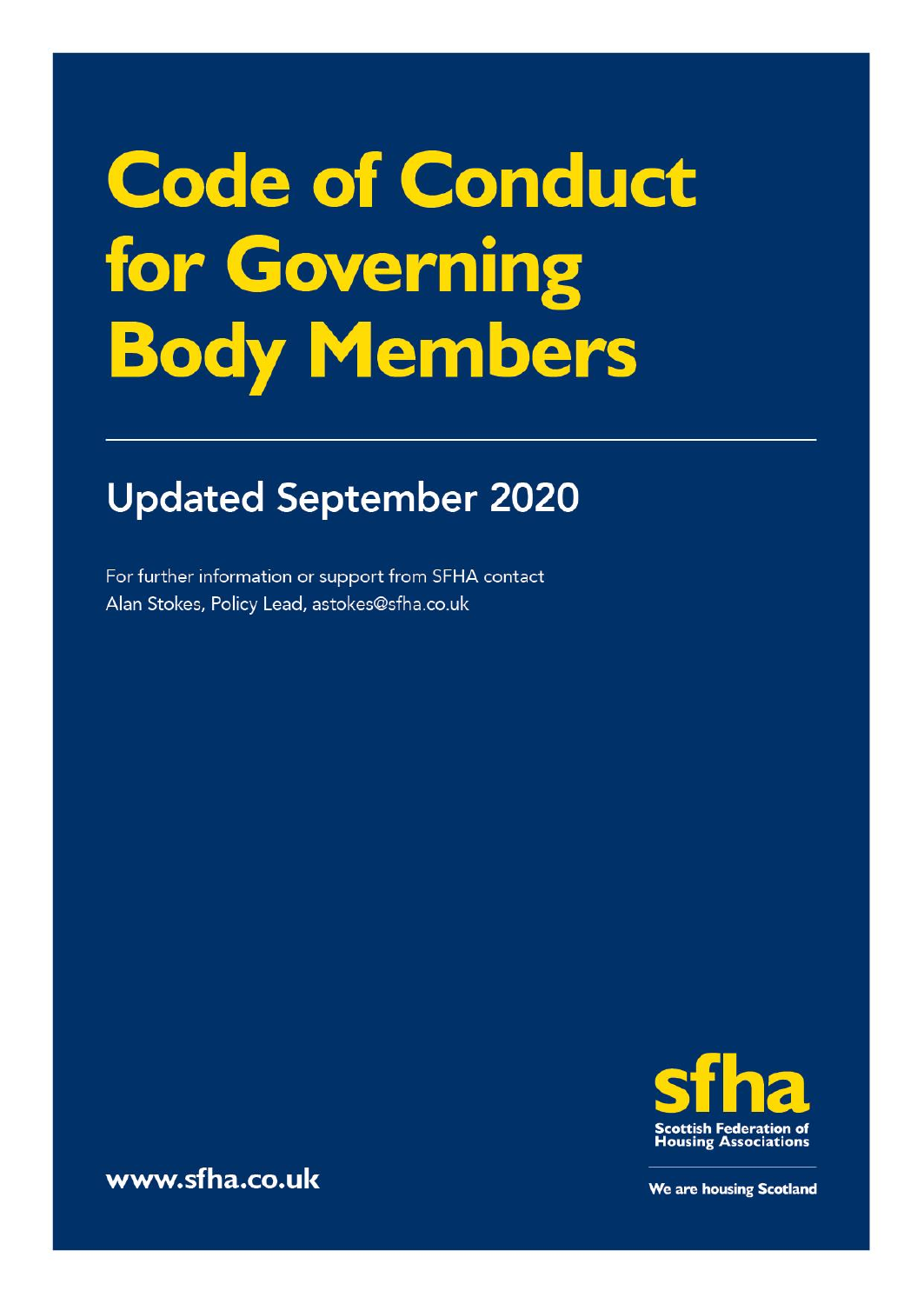# **Contents**

| <b>Introduction</b>                                          | $p2 - p3$      |
|--------------------------------------------------------------|----------------|
| Who the Code applies to                                      | p <sub>2</sub> |
| <b>How the Code Is structured</b>                            | p <sub>3</sub> |
|                                                              |                |
| <b>The Principles</b>                                        | $p3 - p10$     |
| <b>Selflessness</b>                                          | p4             |
| <b>Openness</b>                                              | p <sub>5</sub> |
| <b>Honesty</b>                                               | p <sub>6</sub> |
| <b>Objectivity</b>                                           | p7             |
| Integrity                                                    | p <sub>8</sub> |
| <b>Accountability</b>                                        | p <sub>9</sub> |
| Leadership                                                   | p10            |
| <b>Declaring and Managing Personal Interests</b>             | p11            |
| <b>Breach of the Code</b>                                    | p11            |
| <b>Review</b>                                                | p11            |
| <b>Acceptance</b>                                            | p11            |
| <b>Appendix 1: Declaring and Managing Personal Interests</b> | p12-15         |
| <b>Appendix 2: Protocol for Dealing with a Breach</b>        |                |

**of the Code of [Conduct](#page-16-0) p16-19**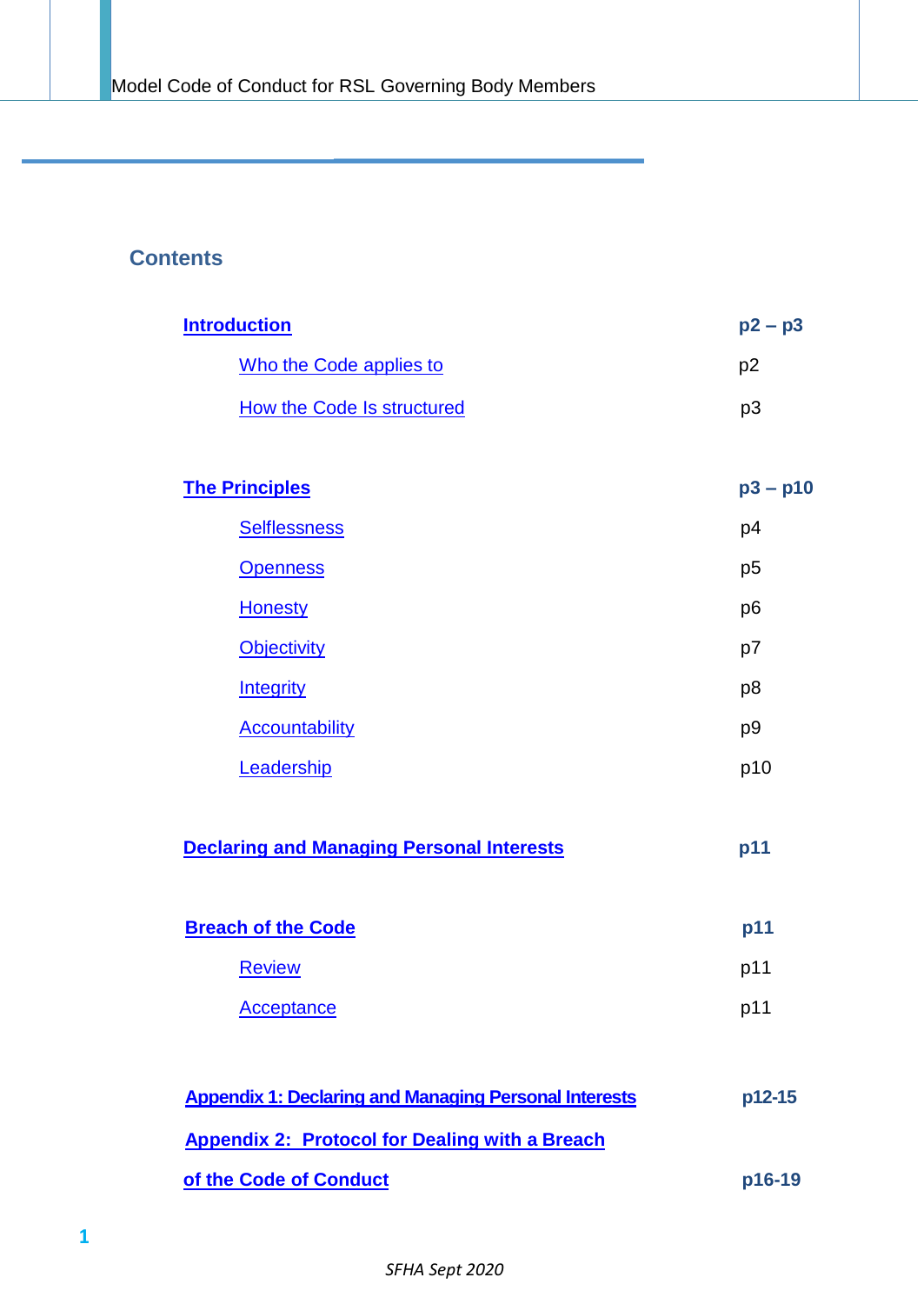# <span id="page-2-0"></span>**Introduction**

*There are references throughout this Code of Conduct (the Code) to 'you' and 'your' which means the member of the Governing Body of Yorkhill Housing Association who has signed this Code. References to 'we', 'us' and 'our' mean Yorkhill Housing Association.*

- 1.1 We attach the greatest importance to ensuring that high standards of governance and ethical behaviour are demonstrated by all of our people and in all of our activities.
- 1.2 This Code of Conduct sets out the requirements and expectations which are attached to your role as a member of our Governing Body. You have a personal responsibility to uphold the requirements of this Code. You cannot be a member of the Governing Body if you do not agree to adopt this Code of Conduct. To confirm that you understand its requirements and accept its terms, you must review and sign this Code annually.
- 1.3 As a Registered Social Landlord (RSL), we are required to adopt and comply with an appropriate Code of Conduct<sup>1</sup>. This Code is based on the Model Code of Conduct produced by the Scottish Federation of Housing Associations. The Scottish Housing Regulator (SHR) has confirmed that this Code fully complies with its Regulatory Standards and their input during the production of this code is acknowledged.
- 1.4 This Code of Conduct is an important part of our governance arrangements. Members of the Governing Body are responsible for ensuring that they are familiar with the terms of this Code and that they always act in accordance with its requirements and expectations. Governing Body Members must always ensure their actions accord with the legal duties of the RSL and with regulatory guidance. You must also ensure you are familiar with any policies which are linked to this code.
- 1.5 If a member of the Governing Body appears to have breached any part of this Code, the matter will be investigated in accordance with the procedures set out at [\(Appendix](#page-16-0) 2). A breach of this Code may result in action being taken by the Governing Body to remove the member(s) involved.

# <span id="page-2-1"></span>**Who the Code applies to**

2.1 This Code of Conduct applies to all elected, appointed and co-opted members of our Governing Body and its sub-committees.

<sup>&</sup>lt;sup>1</sup> Scottish Housing Regulator (2019) Regulatory Framework, [Regulatory Standard 5.2](https://www.housingregulator.gov.scot/for-landlords/regulatory-framework#section-3)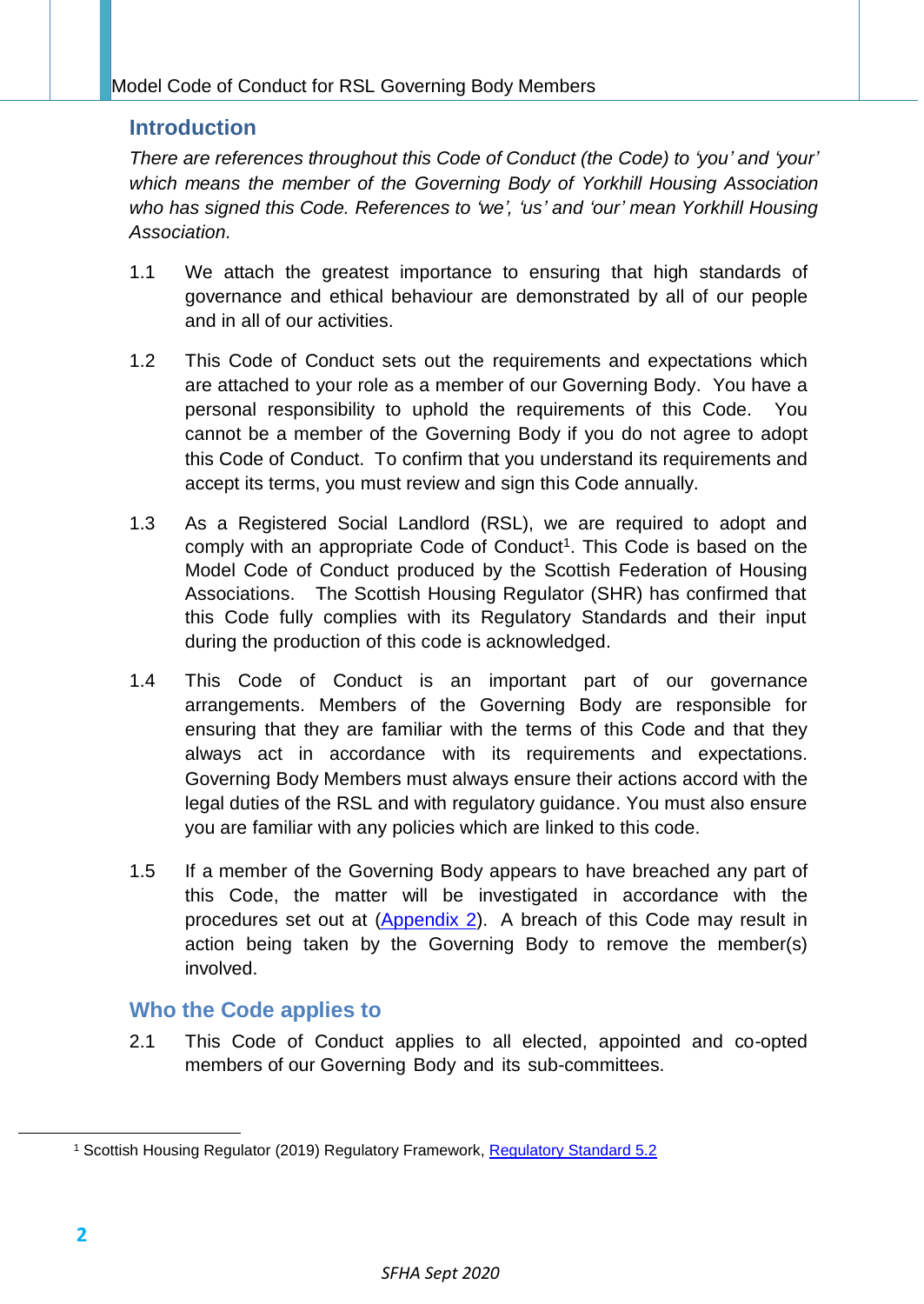# <span id="page-3-0"></span>**How the Code is structured**

- 3.1 The Code is based on the seven principles which are recognised as providing a framework for good governance. They demonstrate honesty, integrity and probity. 2
- 3.2 Each principle is described, as it applies to the activities of an RSL and its Governing Body Members, and supporting guidance is offered for each to provide more explanation of the Code's requirements. The guidance is not exhaustive and it should be remembered that Governing Body Members and RSLs are responsible for ensuring that their conduct at all times meets the high standards that the RSL sector is recognised for upholding.

# <span id="page-3-1"></span>**The Principles**

- 4.1 The seven principles and what they mean for the purposes of this Code are:
	- **A. [Selflessness](#page-4-0) (page 4)**
	- **B. [Openness](#page-5-0) (page 5)**
	- **C. [Honesty](#page-6-0) (page 6)**
	- **D. [Objectivity](#page-7-0) (page 7)**
	- **E. [Integrity](#page-8-0) (page 8)**
	- **F. [Accountability](#page-9-0) (page 9)**
	- **G. [Leadership](#page-10-0) (page 10)**

<sup>&</sup>lt;sup>2</sup> Committee for Standards in Public Life (May 1995), [Nolan Principles](https://www.gov.uk/government/publications/the-7-principles-of-public-life/the-7-principles-of-public-life--2)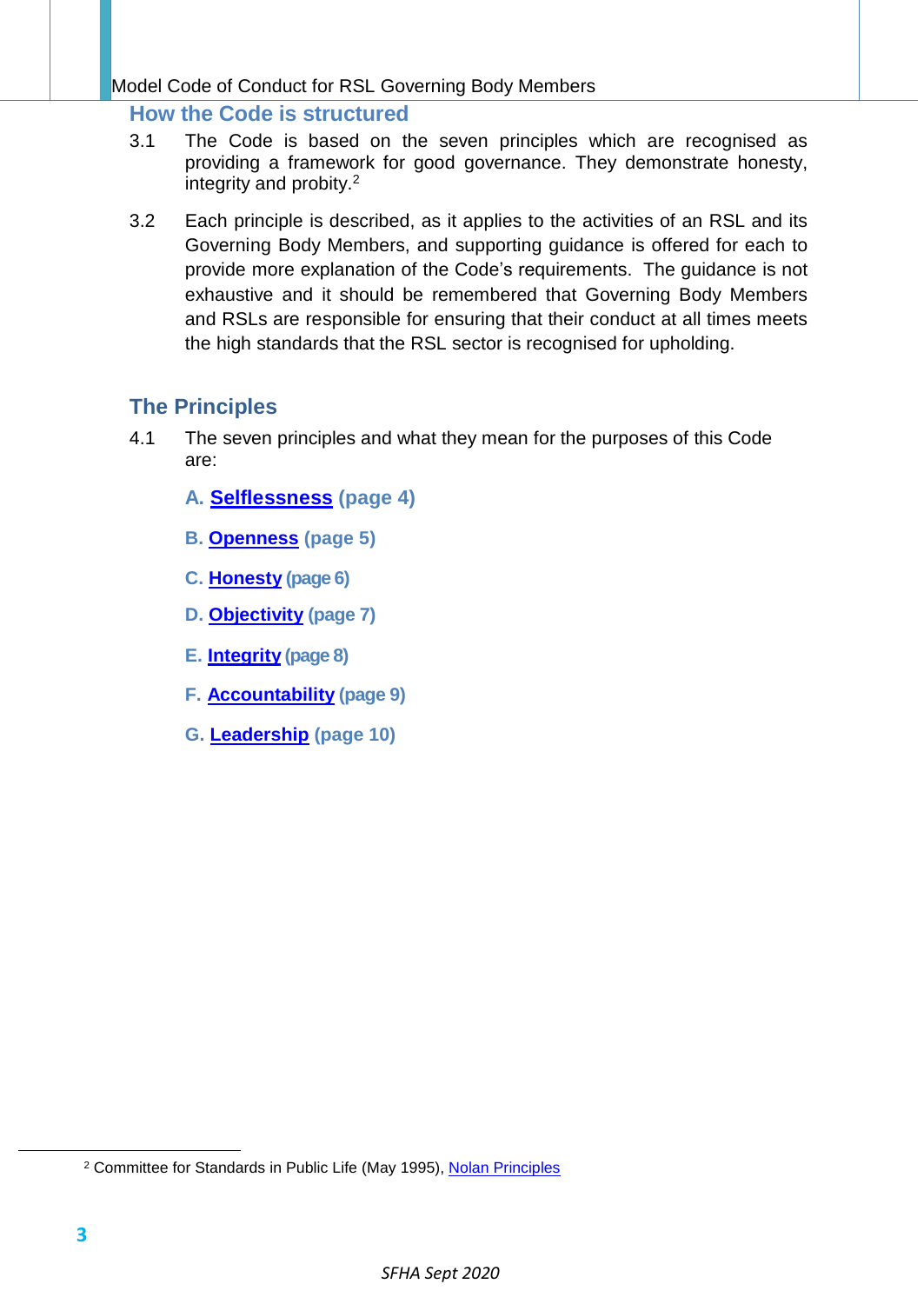#### <span id="page-4-0"></span>**A. Selflessness** You must act in the best interests of (Name of Organisation) at all times and must take decisions that support and promote our strategic plan, aims and objectives. Members of the Governing Body should not promote the interests of a particular group or body of opinion to the exclusion of others.

- **A.1** You must always uphold and promote our aims, objectives and values and act to ensure their successful achievement.
- **A.2** You should exercise the authority that comes with your role as a Governing Body member responsibly and not seek to use your influence inappropriately or for personal gain or advantage.
- **A.3** You must accept responsibility for all decisions properly reached by the Governing Body (or a sub-committee or working group with appropriately delegated responsibility) and support them at all times, even if you did not agree with the decision when it was made.
- **A.4** If you are unable to support in public a decision that has been properly reached by the Governing Body, you should resign.
- **A.5** You must consider the views of others and be tolerant of differences.
- **A.6** You must not seek to use your position to influence decisions that are the responsibility of staff (e.g. granting a tenancy, ordering a repair, awarding a contract).
- **A.7** You must not seek to use your influence for the benefit of yourself or your business interests, or the benefit of someone to whom you are closely connected <sup>3</sup> or their business interests.
- **A.8** Mobile phones should be switched off during meetings, seminars, training courses etc.

<sup>&</sup>lt;sup>3</sup> See Appendix 1, p13-15 for definition of "closely connected"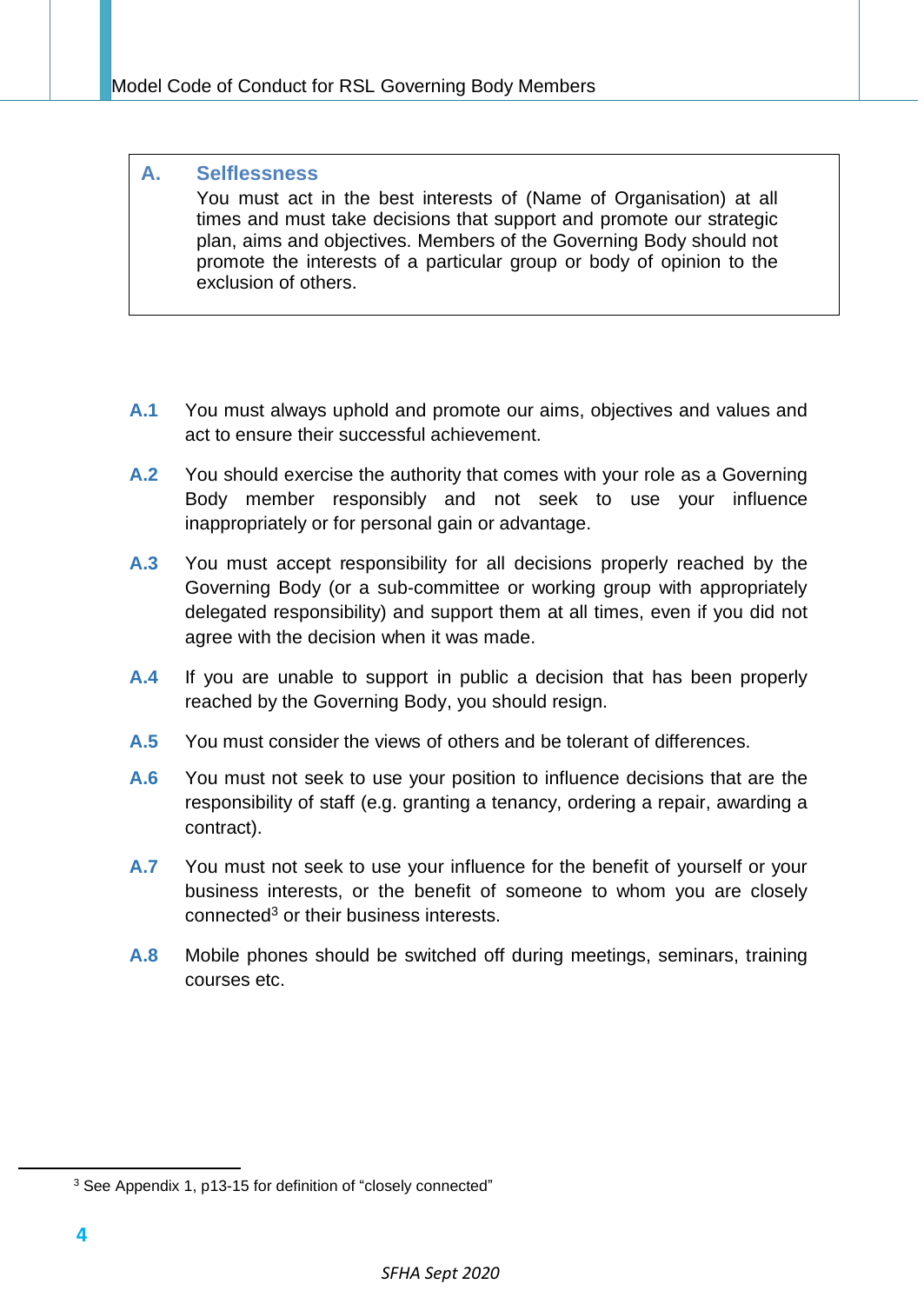#### **B. Openness**

<span id="page-5-0"></span>You must be transparent in all of your actions; you must declare and record all relevant personal and business interests and must be able to explain your actions.

- **B.1** You should exercise reasonable skill and care in the conduct of your duties.
- **B.2** You should avoid any situation that could give rise to suspicion or suggest improper conduct.
- **B.3** You must declare any personal interest(s) and manage openly and appropriately any conflicts of interest and observe the requirements of our policy on the matter.
- **B.4** You must not accept any offers of gifts or hospitality from individuals or organisations which might reasonably create – or be capable of creating – an impression of impropriety, influence or place you under an obligation to these individuals or organisations. You must comply with our policy on the matter.
- **B.5** You must ensure that you are informed about the views, needs and demands of tenants and service users and that your decisions are informed by this understanding.
- **B.6** You must ensure that the organisation is open about the way in which it conducts its affairs and positive about how it responds to requests for information.
- **B.7** You must not prevent people or bodies from being provided with information that they are entitled to receive.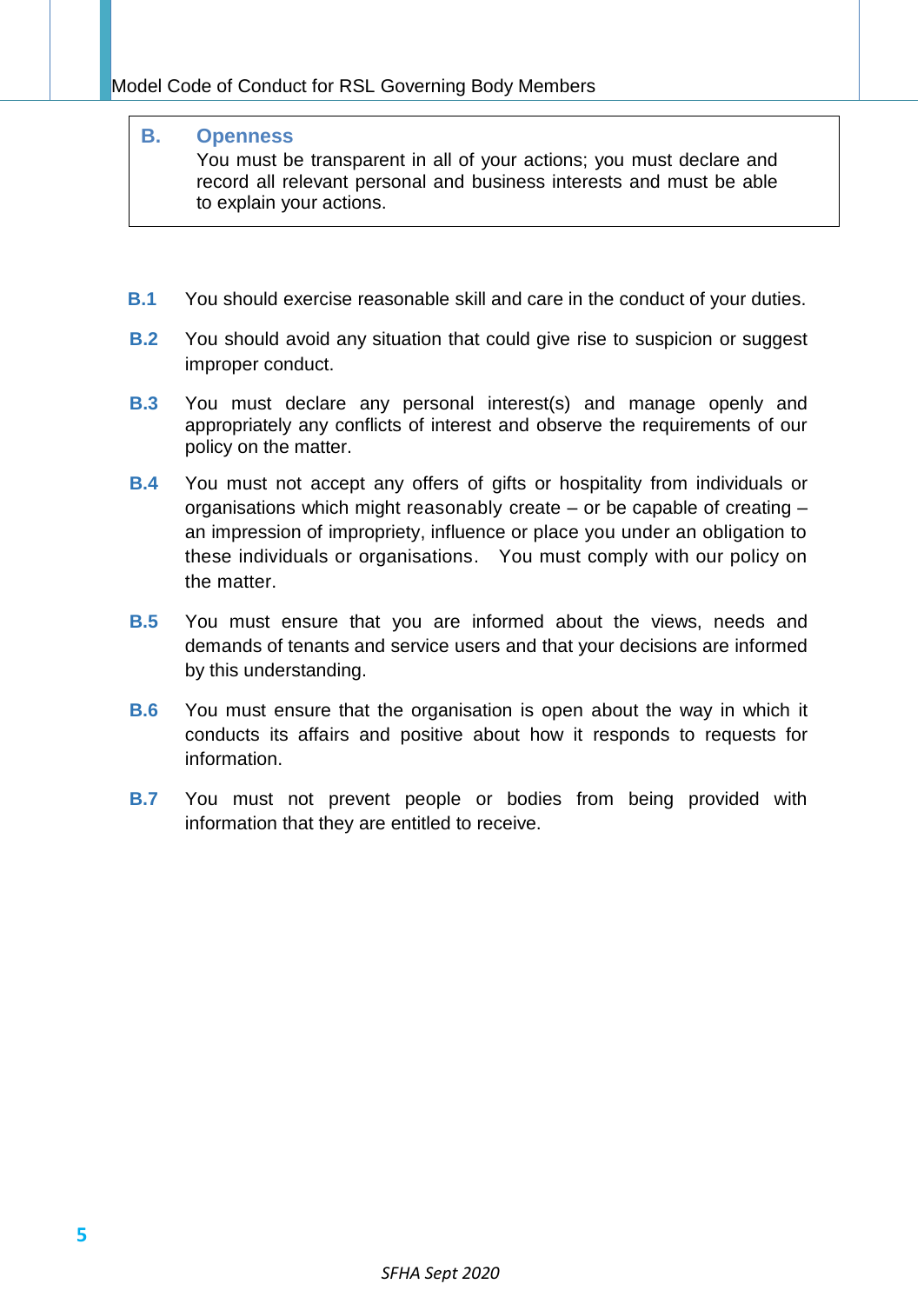# **C. Honesty**

<span id="page-6-0"></span>You must ensure that you always act in the best interests of the organisation and that all activities are transparent and accountable.

- **C.1** You should always act in good faith when undertaking your responsibilities as a Member of our Governing Body.
- **C.2** You should use your skills, knowledge and judgement effectively to support our activities.
- **C.3** You should ensure that decisions are always taken and recorded in accordance with our Rules and procedures.
- **C.4** You must ensure that the organisation has an effective policy and procedures to enable, encourage and support any staff or Governing Body member to report any concerns they have about possible fraud, corruption or other wrongdoing. 4
- **C.5** You must report any concerns or suspicions about possible fraud, corruption or other wrongdoing to the appropriate senior person within the organisation in accordance with our whistleblowing policy.
- **C.6** You must not misuse, contribute to or condone the misuse of our resources and must comply with our policies and procedures regarding the use of its funds and resources. 5
- **C.7** We forbid all forms of bribery, meaning a financial or other advantage or inducement intended to persuade someone to perform improperly any function or activity. You are not allowed to accept or give bribes from/to anyone, and must comply with our policy on bribery. You are also obliged to report any instances of suspected bribery within the organisation or any of its business partners.
- **C.8** You, or someone closely connected to you (see [Appendix 1, p12-15\)](#page-12-0), cannot as a result of your role with us receive preferential treatment relating to any services provided by the organisation or its contractors/suppliers, and you should be able to demonstrate this.

<sup>4</sup> These concerns might include, but are not confined to, suspected fraud, dishonesty, breach of the law, poor practice, non-compliance with regulatory requirements, misconduct, breach of this code.

<sup>5</sup> Resources include people, equipment, buildings, ICT, funds, knowledge, stationery, transport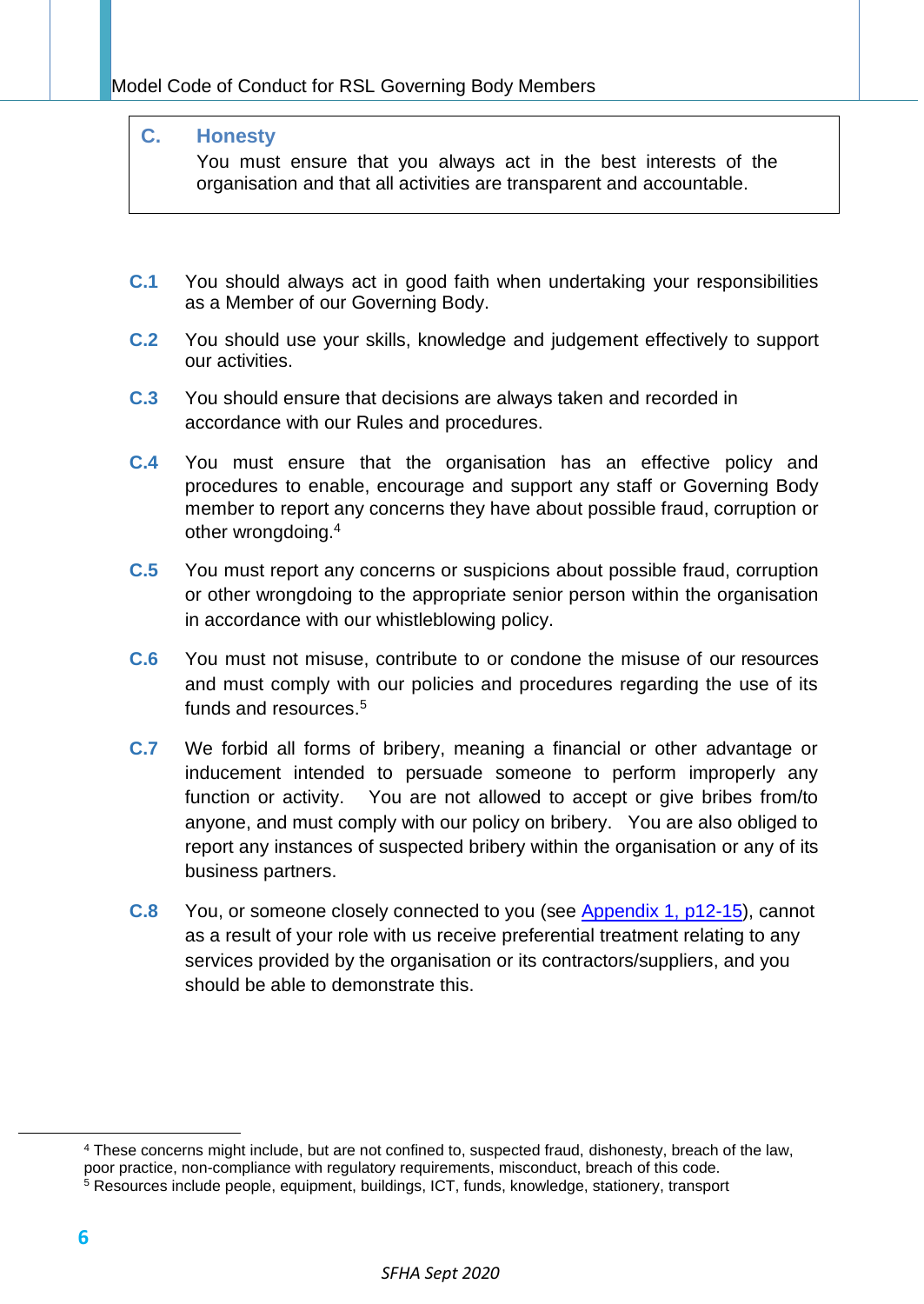## **D. Objectivity**:

<span id="page-7-0"></span>You must consider all matters on their merits; you must base your decisions on the information and advice available and reach your decision independently.

- **D.1** You must ensure that the decisions that you take are consistent with our aims and objectives and with the relevant legal and regulatory requirements (including those of the Scottish Housing Regulator, the Office of the Scottish Charity Regulator, the Financial Conduct Authority and the Care Inspectorate).
- **D.2** You must prepare effectively for meetings and ensure you have access to all necessary information to enable you to make well-informed decisions.
- **D.3** You must monitor performance carefully to ensure that the organisation's purpose and objectives are achieved, and take timely and effective action to identify and address any weaknesses or failures.
- **D.4** You should use your skills, knowledge and experience to review information critically and always take decisions in the best interests of the organisation, our tenants and our service users.
- **D.5** You should ensure that the Governing Body seeks and takes account of additional information and external/independent advice where necessary and/or appropriate.
- **D.6** You should ensure that effective policies and procedures are implemented so that all decisions are based on an adequate assessment of risk, deliver value for money, and ensure the financial well-being of the organisation.
- **D.7** You should contribute to the identification of training needs, keep your housing and related knowledge up to date, and participate in training that is organised or supported by us.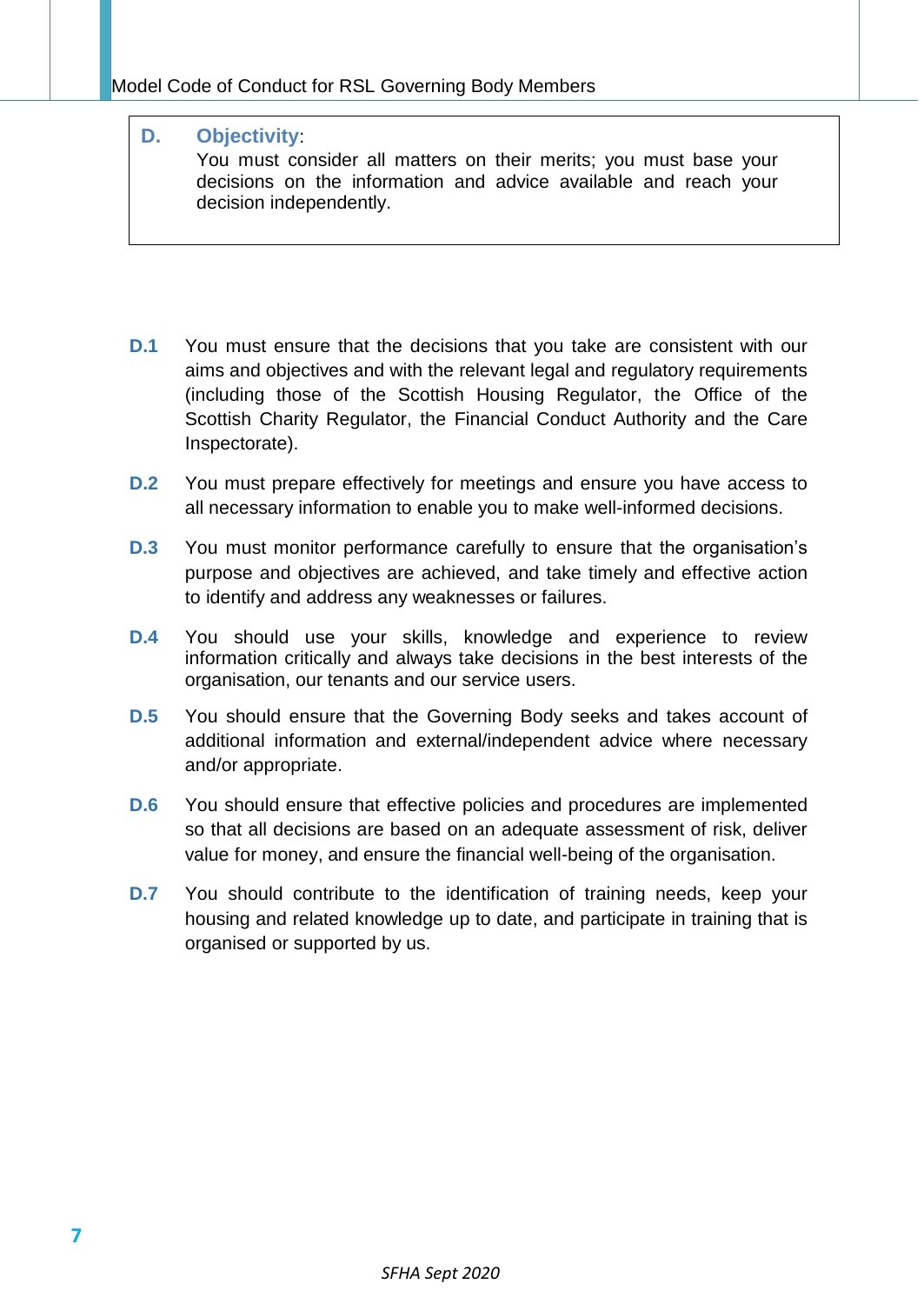#### **E. Integrity**:

<span id="page-8-0"></span>You must actively support and promote our values; you must not be influenced by personal interest in exercising your role and responsibilities.

- **E.1** You must always treat your Governing Body colleagues, our staff and their opinions with respect.
- **E.2** You must always conduct yourself in a courteous and professional manner; you must not, by your actions or behaviour, cause distress, alarm or offence.
- **E.3** You must declare any personal interests in accordance with this Code (see [Appendix 1\)](#page-12-0); in the event that you have a continuing personal interest which conflicts with our activities, values, aims or objectives, you should resign.
- **E.4** You must ensure that you fulfil your responsibilities as they are set out in the relevant role description; that you maintain relationships that are professional, constructive and that do not conflict with your role as a member of the Governing Body.
- **E.5** You must uphold our equality and diversity, whistleblowing and acceptable use <sup>6</sup> policies.
- **E.6** You must respect confidentiality and ensure that you do not disclose information to anyone who is not entitled to receive it, both whilst you are a member of the Governing Body and after you have left.
- **E.7** You must observe and uphold the legal requirements and our policies in respect of the storage and handling of information, including personal and financial information.
- **E.8** You must not make inappropriate or improper use of, or otherwise abuse, our resources or facilities and must comply with our policies and procedures regarding the use of its funds and resources.
- **E.9** You must not seek or accept benefits, gifts, hospitality or inducements in connection with your role as a member of our Governing Body, or anything that could reasonably be regarded as likely to influence your judgement. You must not benefit, or be perceived to benefit, inappropriately from your involvement with the organisation and must comply with our policies on the matter.

<sup>&</sup>lt;sup>6</sup> This relates to the use of ICT, social media and networking, facilities etc., and is specific to each individual RSL.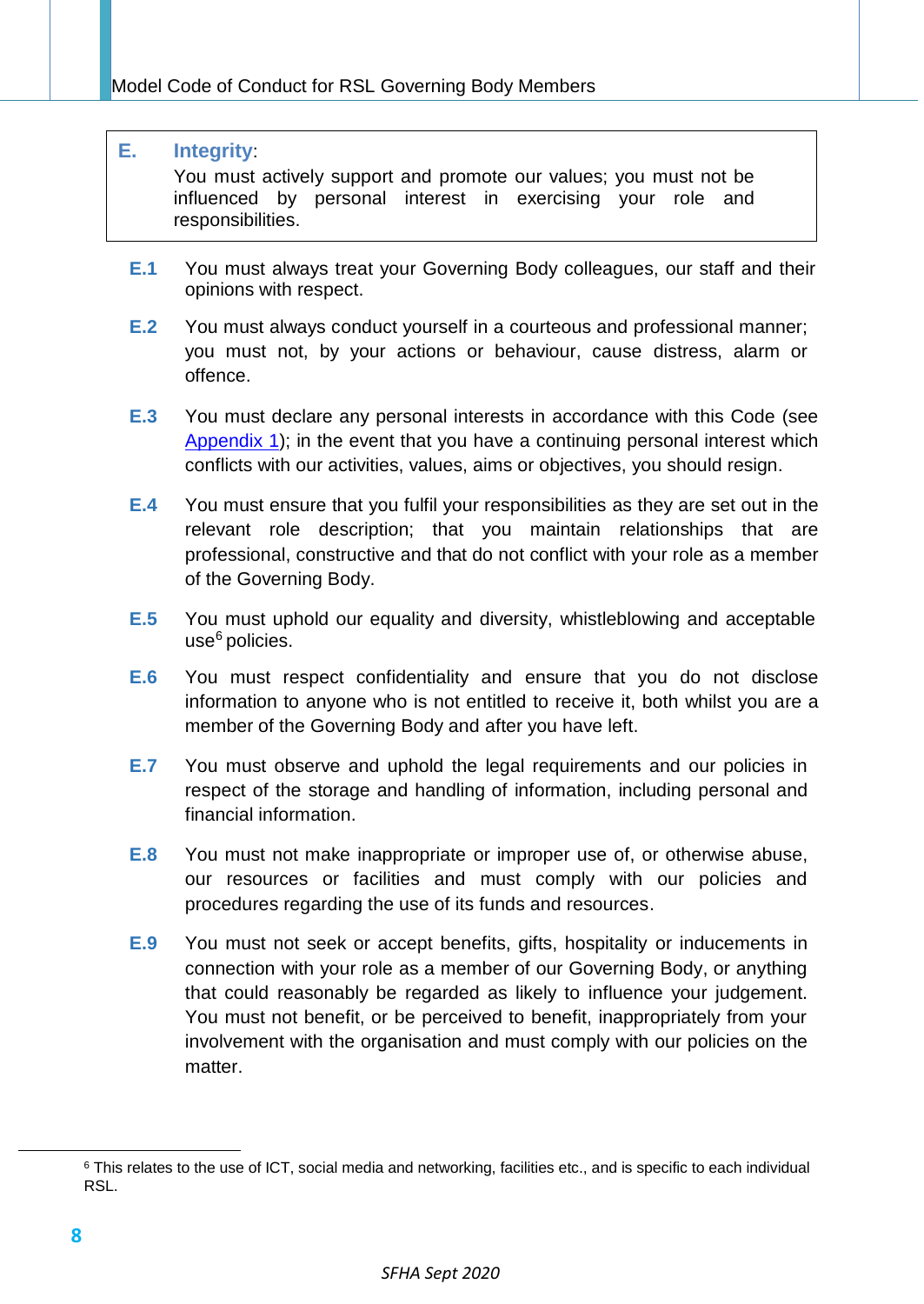#### **F. Accountability**

<span id="page-9-0"></span>You must take responsibility for and be able to explain your actions, and demonstrate that your contribution to our governance is effective.

- **F.1** You must observe and uphold the principles and requirements of the SHR's Regulatory Standards of Governance and Financial Management, guidance issued by the SHR and other regulators, and ensure that Yorkhill Housing Association's legal obligations are fulfilled.
- **F.2** You must ensure that we have effective systems in place to monitor and report its performance and that corrective action is taken as soon as the need is identified.
- **F.3** You should contribute positively to our activities by regularly attending and participating constructively in meetings of the Governing Body, its committees and working groups.
- **F.4** You should always be courteous and polite and behave appropriately when acting on our behalf.
- **F.5** You must participate in and contribute to an annual review of the contribution you have made individually to our governance.
- **F.6** You must ensure that there is an appropriate system in place for the support and appraisal of our Senior Officer and that it is implemented effectively.
- **F.7** You must not speak or comment in public on our behalf without specific authority to do so.
- **F.8** You must co-operate with any investigations or inquiries instructed in connection with this Code.
- **F.9** You recognise that the Governing Body as a whole is accountable to its tenants and service users, and you reflect this in your actions as an individual.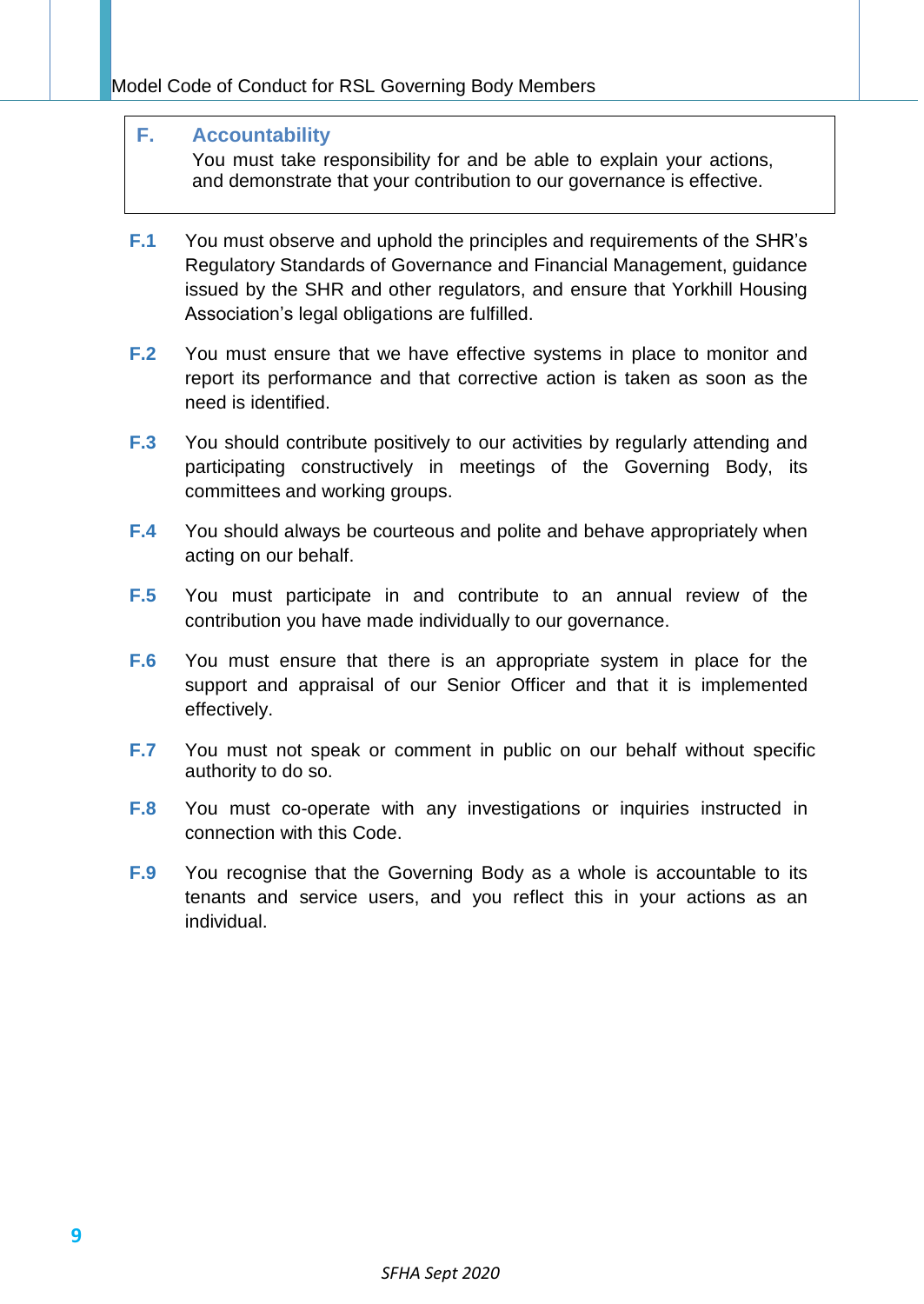# **G. Leadership**:

<span id="page-10-0"></span>You must uphold our principles and commitment to delivering good outcomes for tenants and other service users, and lead the organisation by example.

- **G.1** You must ensure that our strategic aims, objectives and activities deliver good outcomes for tenants and service users. You must ensure that you make an effective contribution to our strategic leadership.
- **G.2** You must ensure that our aims and objectives reflect and are informed by the views of tenants and service users.
- **G.3** You must always be a positive ambassador for the organisation.
- **G.4** You must participate in and contribute to the annual review of the Governing Body's effectiveness and help to identify and attain the range of skills that we need to meet our strategic objectives.
- **G.5** You must not criticise the organisation or our actions in public.
- **G.6** You must not criticise staff in public; any staffing related matters should be discussed privately with the Chair and/or Senior Officer.
- **G.7** You must not use social media to criticise or make inappropriate comments about the organisation, its actions or any member of the Governing Body, staff or other partners.
- **G.8** You must not act in a way that could jeopardise our reputation or bring us into disrepute. 7

<sup>&</sup>lt;sup>7</sup> This includes activities on social media, blogs and networking sites.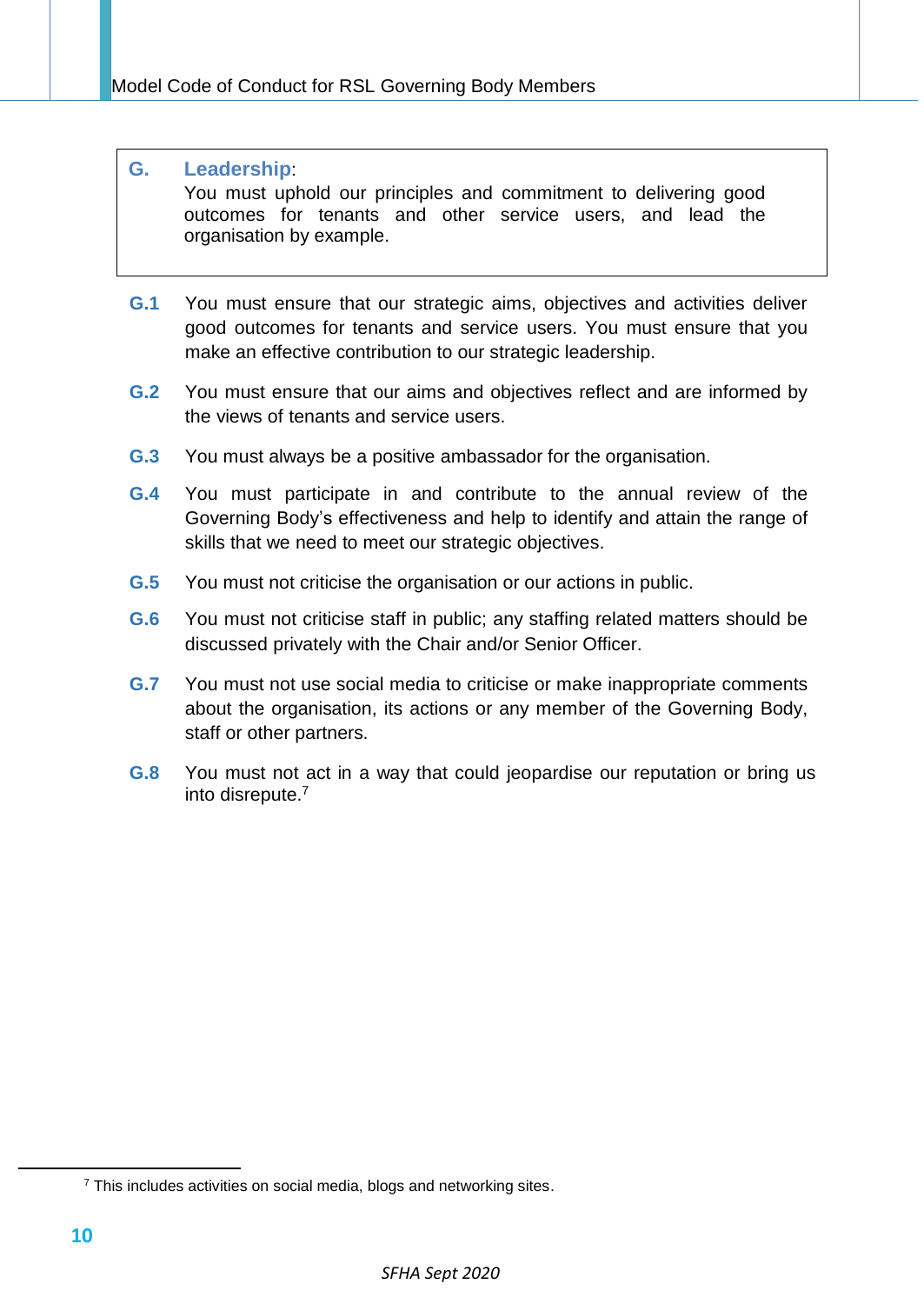# <span id="page-11-0"></span>**Declaring and Managing Personal Interests**

- 5.1 Where you have a personal, business or financial interest in any matter that is relevant to our activities or is being considered (or is likely to be considered), or you know that someone to whom you are closely connected has such an interest, you must declare it promptly and record it in our Register of Interests.
- 5.2 You must keep your entry in the Register of Interests complete, accurate and up to date.
- 5.3 More details and examples are included at Appendix 1 (p12-15).

# <span id="page-11-1"></span>**Breach of this Code**

- 6.1 Each member of the Governing Body has a personal and individual responsibility to promote and uphold the requirements of this Code. If any member of the Governing Body believes that they may have breached the Code, or has witnessed or has become aware of a potential breach by another member, they should immediately bring the matter to the attention of the Chair.
- 6.2 Alleged breaches of the Code of Conduct will be dealt with by the Chair, with the support of the Senior Officer where appropriate. Where the allegation of a breach is against the Chair, the Vice-Chair will be responsible for leading the investigation. The procedure for dealing with alleged breaches is described in the accompanying protocol.
- 6.3 Each member of the Governing Body has a duty to co-operate with and contribute to any investigation relating to the Code of Conduct

# <span id="page-11-2"></span>**Review**

7.1 This Code of Conduct was adopted by the Governing Body on 8<sup>th</sup> October 2020. It will be reviewed not later than September 2023.

# <span id="page-11-3"></span>**Acceptance**

I <u>I</u> have read and understood the terms of this Code of Conduct and I agree to uphold its requirements in all my activities as a member of our Governing Body. I am aware that I must declare and manage any personal interests. I agree to review all relevant Registers regularly to ensure that all entries relating to me are accurate. I understand that, if I am found to have breached this Code of Conduct, action will be taken by the Governing Body which could result in my removal.

Signed

Date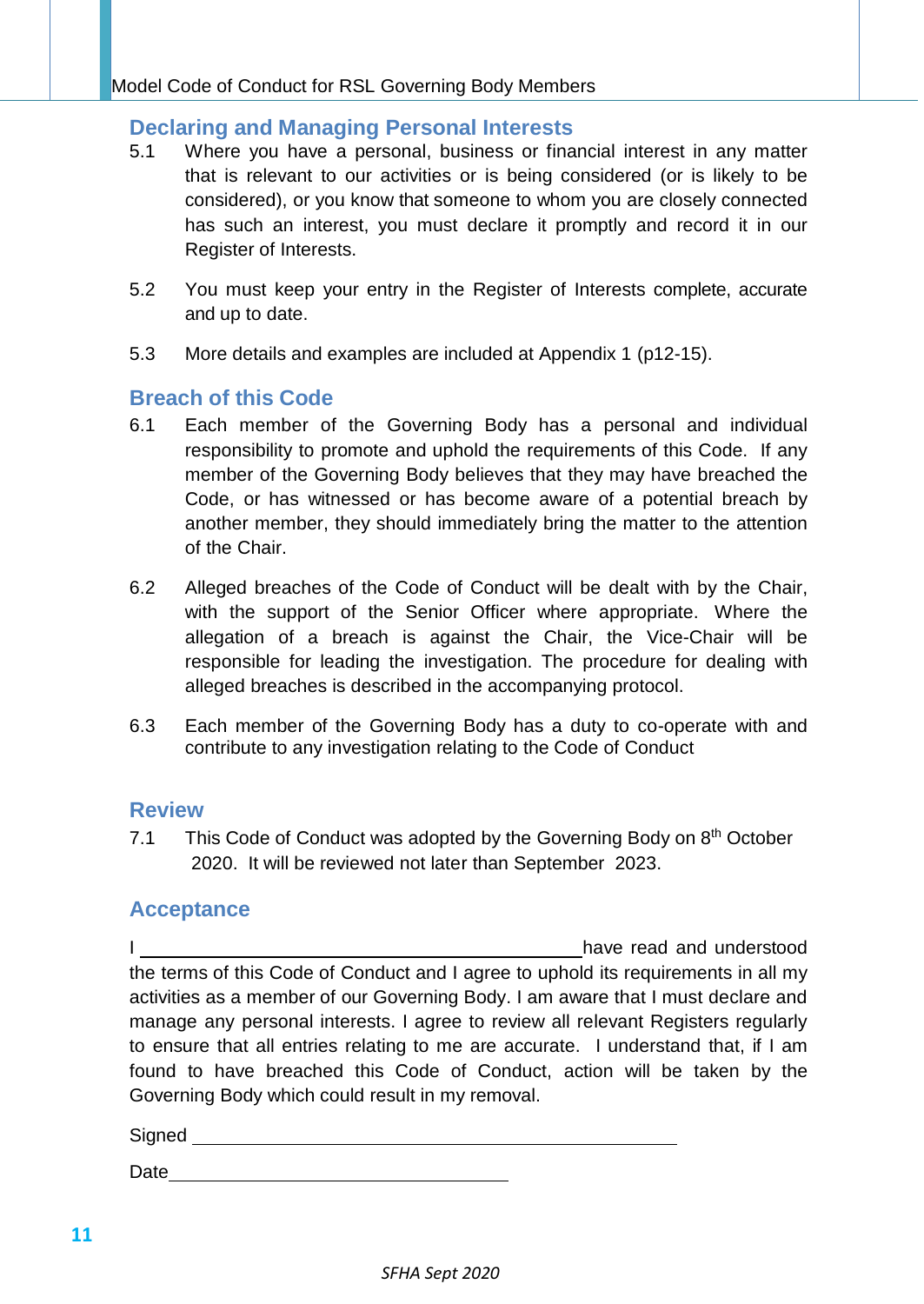## **Appendix 1**

# <span id="page-12-0"></span>**Declaring and Managing Personal Interests**

# **1. Introduction**

- 1.1 Being a member of our Governing Body is of course only one part of your life. Other aspects of your life - such as family, friends and neighbours, voluntary work, causes you support, possibly business or financial interests, possibly your own housing arrangements - may have the potential to cross over into your role as a Governing Body Member.
- 1.2 However, as we are an organisation that works for the community [and uses public funds], it is essential that there is no conflict - and that there can be no reasonable perception of conflict - between your duties as a Governing Body Member and your personal (or personal business or financial) interests.
- 1.3 Any potential conflict between your position as a member of Governing Body and your other interests must be openly declared and effectively managed so as to protect the good reputation of [name of organisation] and the RSL sector.
- 1.4 Where you have a personal business or financial interest in any matter that is relevant to our activities or is being considered (or is likely to be considered) or you know that someone to whom you are closely connected has such an interest, you must declare it promptly and record it in the Register of Interests.
- 1.5 This Appendix gives further guidance on how to declare and manage any personal (including personal business or financial) interests.

# **2. Examples of interests that must be declared**

- 2.1 The following are examples of the kind of interest that you must declare. Please note that this list is not exhaustive, and there may be other interests that you should also declare.
	- Tenancy of a property (by you or someone to whom you are closely connected) of which we are the landlord.
	- Occupancy or ownership of a property (by you or someone to whom you are closely connected) which is factored or receives property related services from us.
	- Receipt of care or support services from us.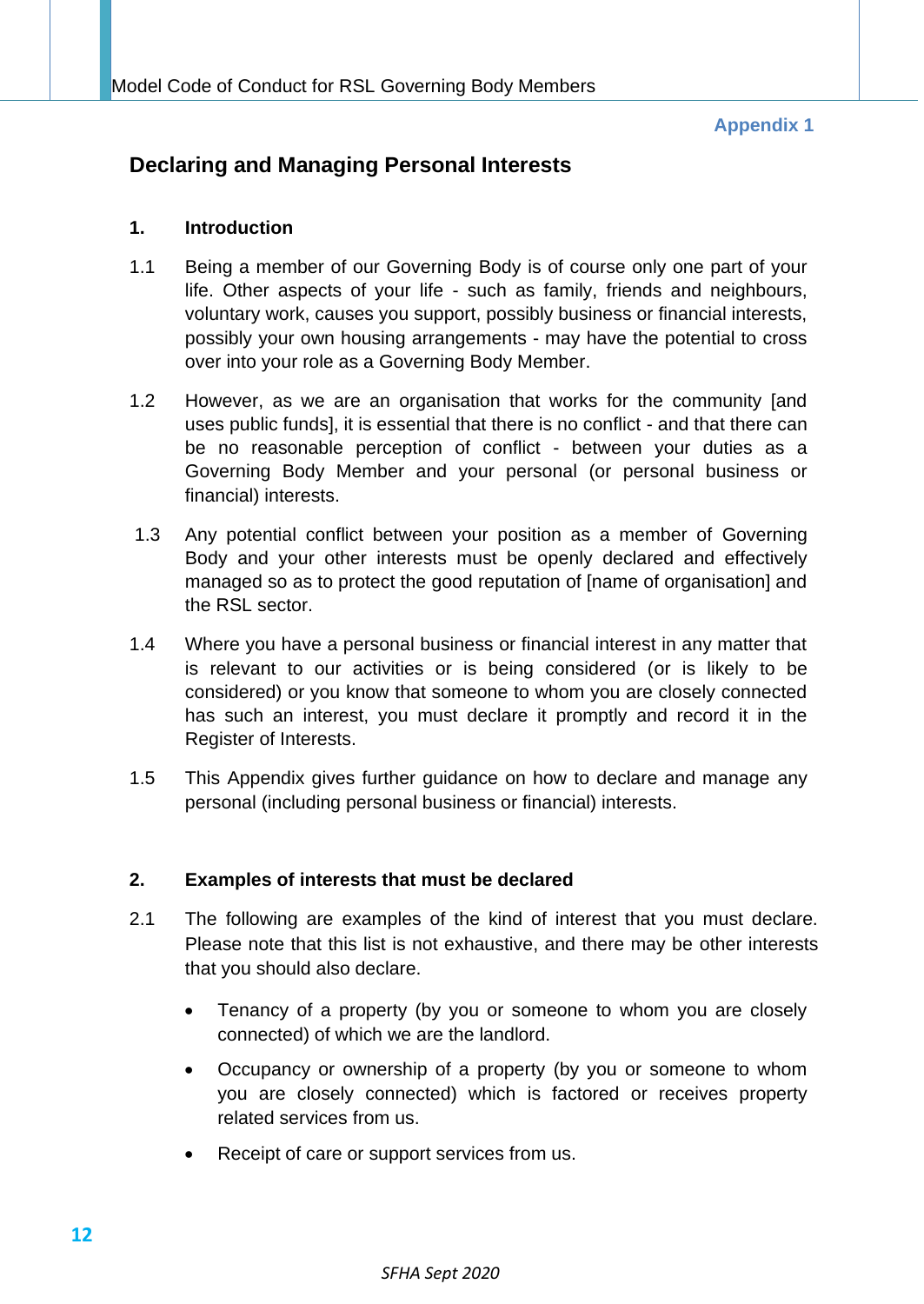- Membership of a community or other voluntary organisation that is active in the area(s) we serve.
- Voluntary work with another RSL or with an organisation that does, or is likely to do, business with us.
- Membership of the governing body of another RSL.
- Being an elected member of any local authority where we are active.
- If you purchase goods or services from us.
- If you purchase goods or services from one of our contractors or suppliers.
- Significant shareholding in a company that we do business with.
- Membership of a political, campaigning or other body whose interests and/or activities may affect our work or activities.
- Ownership of land or property in our areas of operation excluding for the purpose of your own residential use (i.e. there is no requirement for you to declare any house in which you currently live).
- Unresolved dispute relating to the provision of services in connection with a tenancy or occupancy agreement or a contractual dispute over the provision of goods or services with us.
- 2.2 If you are not sure whether a certain matter needs to be declared, you must seek guidance from the Chair or CEO. If doubt remains, the advice would always to declare the matter.
- 2.3 You should note that in some circumstances, declaration of an interest may not be sufficient, and that it may be necessary for the organisation to take additional measures to deal satisfactorily with the situation so as to protect the probity and reputations of both yourself and the organisation.

# **3. Definition of 'close connection'**

- 3.1 Someone 'closely connected' to you includes family members and persons who might reasonably be regarded as similar to family members even where there is no relationship by birth or law.
- 3.2 As well as considering your own actions, you must be aware of the potential risk created by the actions of people to whom you are closely connected. Who you should consider, and our expectations of you to identify and declare such actions are outlined in Table A on page 14.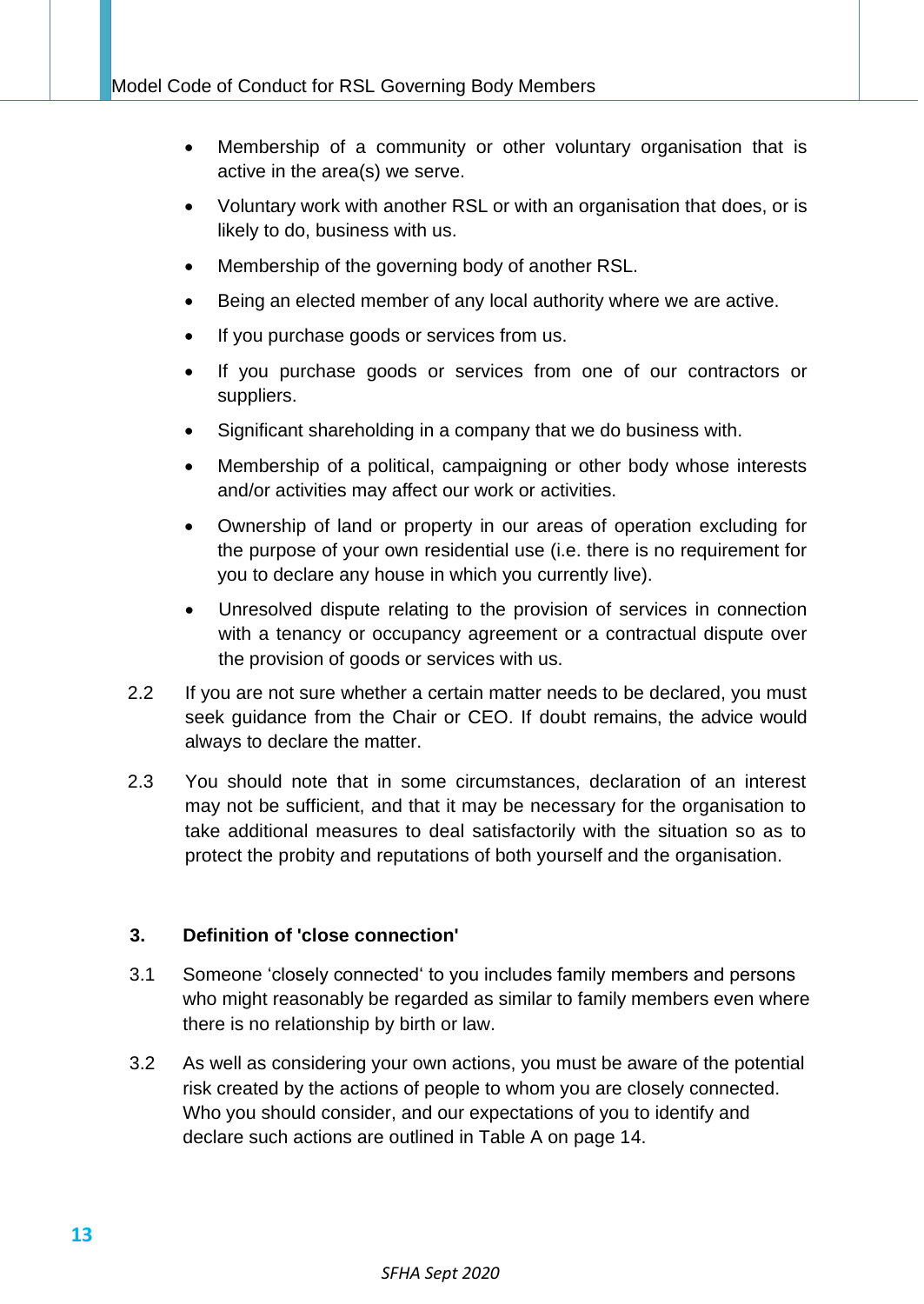# **Table A**

| <b>Group</b>                                                                                                                                                                                                                                                                                                                                                                                                                            | <b>Required Response</b>                                                                                                                                                                                                                                                                                                                                                                                                                                                                                                                                                                                                                          |
|-----------------------------------------------------------------------------------------------------------------------------------------------------------------------------------------------------------------------------------------------------------------------------------------------------------------------------------------------------------------------------------------------------------------------------------------|---------------------------------------------------------------------------------------------------------------------------------------------------------------------------------------------------------------------------------------------------------------------------------------------------------------------------------------------------------------------------------------------------------------------------------------------------------------------------------------------------------------------------------------------------------------------------------------------------------------------------------------------------|
| 1. Members of your household<br>This includes:<br>Anyone who normally lives as part<br>of your household (whether related<br>to you or otherwise)<br>Those who are part of your<br>household but work or study away<br>from home                                                                                                                                                                                                        | We expect you to be aware of and declare<br>any relevant actions of all people in your<br>household. You must take steps to<br>identify, declare and manage these.                                                                                                                                                                                                                                                                                                                                                                                                                                                                                |
| 2. Partner, Relatives and friends<br>This includes:<br>• Your partner (if not part of<br>household)<br>• Your relatives and their partners<br>• Your partner's close relatives (i.e.<br>parent, child, brother or sister)<br>Your close friends<br>Anyone you are dependent upon<br>or who is dependent upon you<br>Acquaintances (such as<br>$\bullet$<br>neighbours, someone you know<br>socially or business<br>contacts/associates) | Where you have a close connection and are<br>in regular contact with anyone within this<br>group, we expect you to be aware of and<br>declare any relevant actions. Under these<br>circumstances, you must take steps to<br>identify, declare and manage these actions.<br>Where you do not have a close connection<br>and regular contact with someone in this<br>group, we do not expect you to be aware of<br>or to go to unreasonable lengths to identify<br>any relevant actions. However, if you<br>happen to become aware of relevant<br>actions by such individuals, then these<br>should be declared and managed as soon<br>as possible. |

# **What You Need To Consider**

3.3 The following are the relevant actions /involvement by those to whom you are closely connected that you should consider, declare and manage as per our expectations outlined in Table A: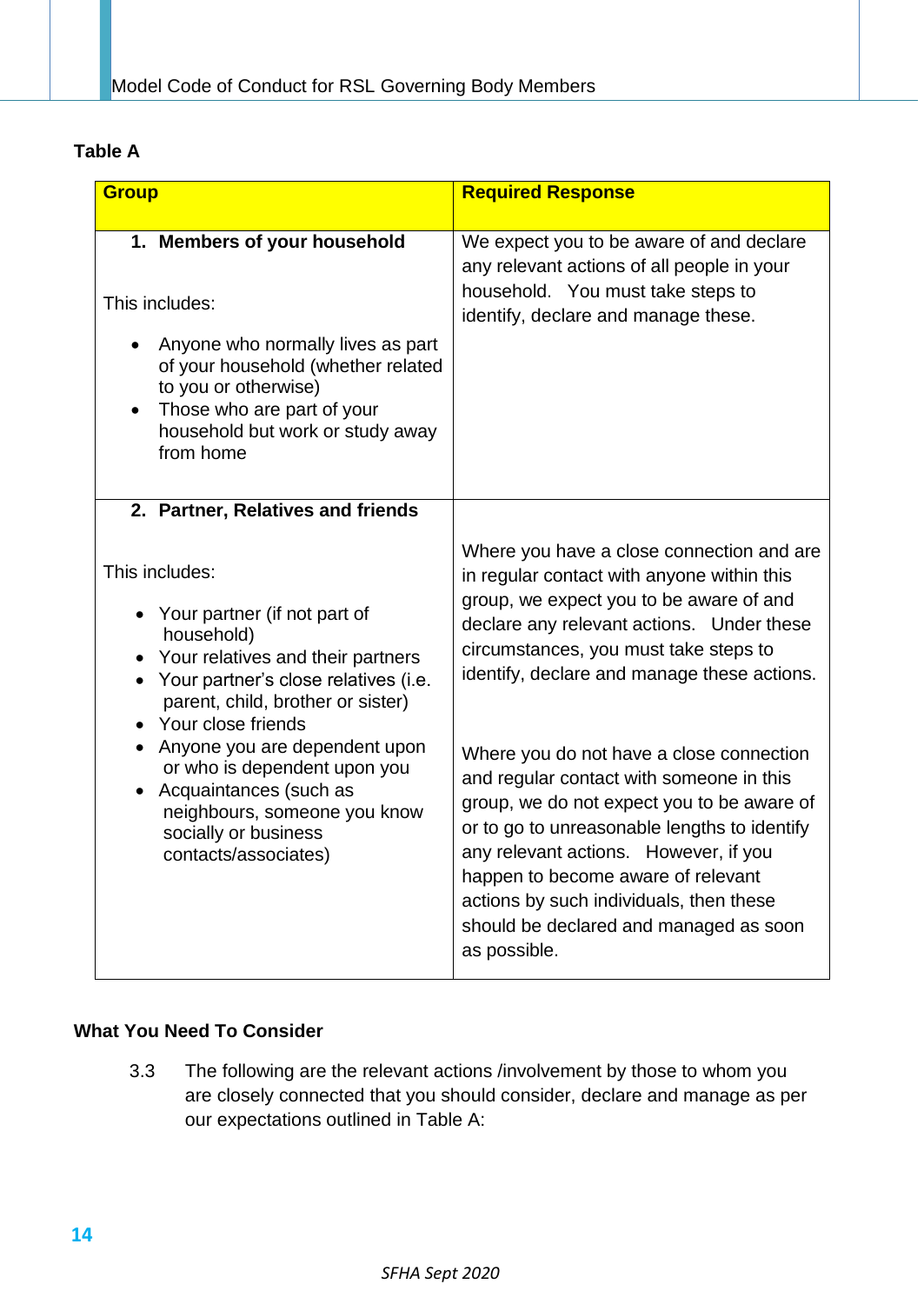# Model Code of Conduct for RSL Governing Body Members

- A significant interest in a company or supplier that we do business with. A significant interest means ownership (whole or part) or a substantial shareholding in a business that distributes profits, but does not include where an individual has shares in large companies such as banks, utility companies or national corporations, i.e. where owning shares would not give the individual any significant influence over the activities of that organisation.
- Where the individual may benefit financially from a company with which we do business
- Involvement in the management of any company or supplier with which we do business
- Involvement in tendering for or the management of any contract for the provision of goods or services to us.
- Application for employment with us.
- Application to join our Board or any of its subsidiaries
- Application to be a tenant or service user of the organisation
- If they are an existing tenant or service user of the organisation

# **4. Practical Arrangements for Declaring personal interests**

- 4.1 Yorkhill Housing Association keeps a Management Committee Register of Interests comprising forms signed annually by individual committee members. At the first meeting following the AGM you will be asked to complete and return a Register of Interest form for the new session. If you need to update the form during the session you should advise the Chief Executive.
- 4.2 You must keep your entry in the Register of Interests up to date, add any new interests as soon as they arise, and amend existing interests as soon as any change takes effect.
- 4.3 A situation may arise where you are invited to be present at a meeting where a matter in which you have a personal (or a personal business or financial) interest is discussed. In such cases you must inform the meeting chair at the start of the meeting, or as soon as you become aware that this is the case. You would then be required to leave the meeting for the duration of the particular item. If in any doubt, you should ask the meeting chair or another senior person present for guidance. This applies to all meetings that you attend as a member of our Governing Body – both internal and external.
- 4.5 Any failure to make a complete, accurate and prompt declaration whether deliberately or through taking insufficient care - will be regarded as a breach of this Code.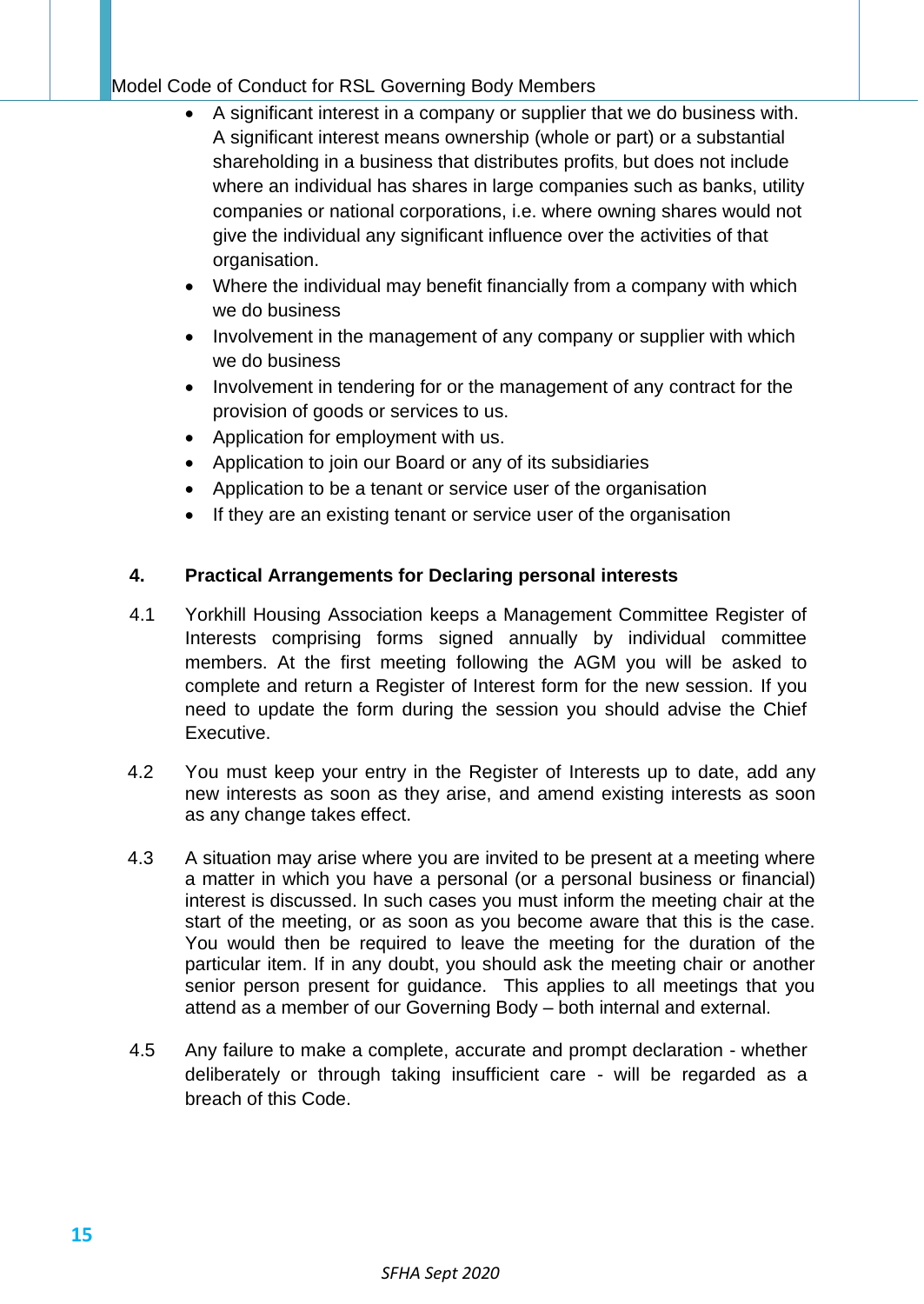# <span id="page-16-0"></span>**Appendix 2:**

# **Protocol for Dealing with a Breach of the Code of Conduct**

- **1.1** This procedure sets out the arrangements that will normally apply to potential breaches of the Code of Conduct, which are defined as follows:
	- (a) Breaches of the Code of Conduct (the Code) that occur during a meeting and involve a member being obstructive, offensive or disregarding the authority of the Chair
	- (b) Other complaints about the conduct of a Member of the Governing Body
	- (c) Information that suggests that there may have been a breach of the Code by a member of the Governing Body.
- **1.2** The Chair has delegated authority to deal with potential breaches of the Code, subject to Clause 2.1 below. The Chair has delegated authority, in consultation with other office-bearers, to instruct, progress and conclude investigations carried out in accordance with this protocol.
- **1.3** A breach of the Code is a Notifiable Event, The Chair is responsible for ensuring that the necessary notifications are made to the Scottish Housing Regulator as soon as any breach comes to light, and that the SHR's requirements (as set out in the relevant guidance $8$ ) in terms of reporting the outcome of the investigation are met.

# **Conduct at meetings**

**2.1** Alleged breaches that occur during the course of a meeting (and which have not happened before) will normally be dealt with by the Chair or subcommittee Convenor, either during the meeting and/or within 24 hours of the meeting. In these circumstances, the Chair may ask the member to leave the meeting or a vote may be taken to exclude the member from the rest of the meeting. After the meeting, the Chair or sub-committee Convenor will discuss such behaviour with the member and may require the member to apologise or take such other action as may be appropriate. Where the Chair regards such behaviour as being very serious, it may also be investigated subsequently in accordance with the terms of this protocol, as will repeated incidents of a similar nature.

# **Other Complaints**

**3.1** It is recognised that potential breaches of the Code of Conduct may occur beyond Yorkhill Housing Association's premises (e.g. whilst a Governing Body member is at an external meeting, attending a training event or conference or otherwise representing us, or whilst engaging in social

<sup>8</sup> Scottish Housing Regulator, February 2019, [Notifiable Events Guidance.](https://www.housingregulator.gov.scot/for-landlords/statutory-guidance/notifiable-events)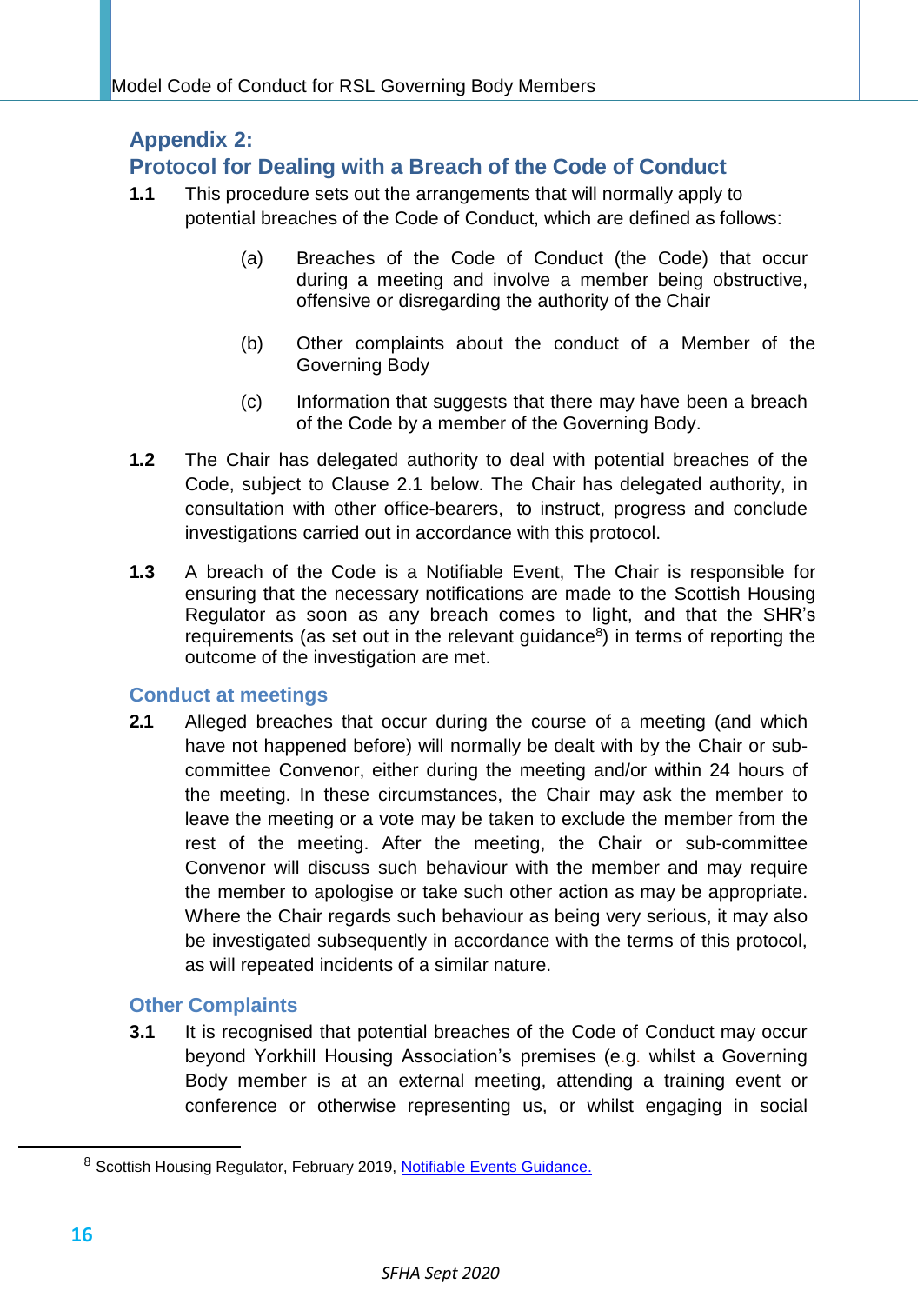# Model Code of Conduct for RSL Governing Body Members

networking). Potential breaches may also involve inappropriate conduct in relation to colleagues, staff or service users. Potential breaches may also involve failure to follow the requirements of an approved policy.

- **3.2** A potential breach of the Code, including repeated instances of poor conduct at meetings, will normally be the subject of an investigation, which will be managed by the Chair.
- **3.3** Not all potential breaches will be the subject of complaints or allegations. Where they are, they do not have to be made in writing but the Chair and Secretary/Senior Officer should ensure that there is always a written statement of the complaint or allegation that is used as the basis for the investigation.
- **3.4** In the event that an allegation is made anonymously, it will be investigated as thoroughly as possible, although it is recognised that it may not be possible to conclude any such investigation satisfactorily.

# **Investigation of a potential breach**

- **4.1** Allegations of a breach should normally be made to the Chair or, where the complaint relates to the Chair, to another office-bearer. The Chair or officebearer, in consultation with the other office-bearers, will decide whether to instruct an independent investigation or whether to carry out an internal investigation. No one who has any involvement in the complaint or the circumstances surrounding it will play any part in the investigation.
- **4.2** A potential breach of the Code of Conduct (other than that which is being dealt with as described at 2.1) will be notified to the Governing Body by the Secretary within seven working days either of occurring or of receipt of the complaint. The notice will include a report on the proposed arrangements for investigation (but will not describe the detail of the complaint) and a recommendation of a suitable person to carry out the investigation. This recommendation should be made by the Chair who may seek advice from our solicitors.
- **4.3** All investigations will be objective and impartial. A potential breach of the Code of Conduct will normally be investigated by an independent person, unless it is decided that an internal investigation is appropriate (as set out at 4.1).
- **4.4** An internal investigation will be carried out by three Members of the Governing Body, not including the Chair, who will make a report and recommendations to the Governing Body. They will be supported in the conduct of the investigation by the Senior Officer.
- **4.5** Where the potential breach relates to the Chair or other office bearer, an independent investigation will always be carried out.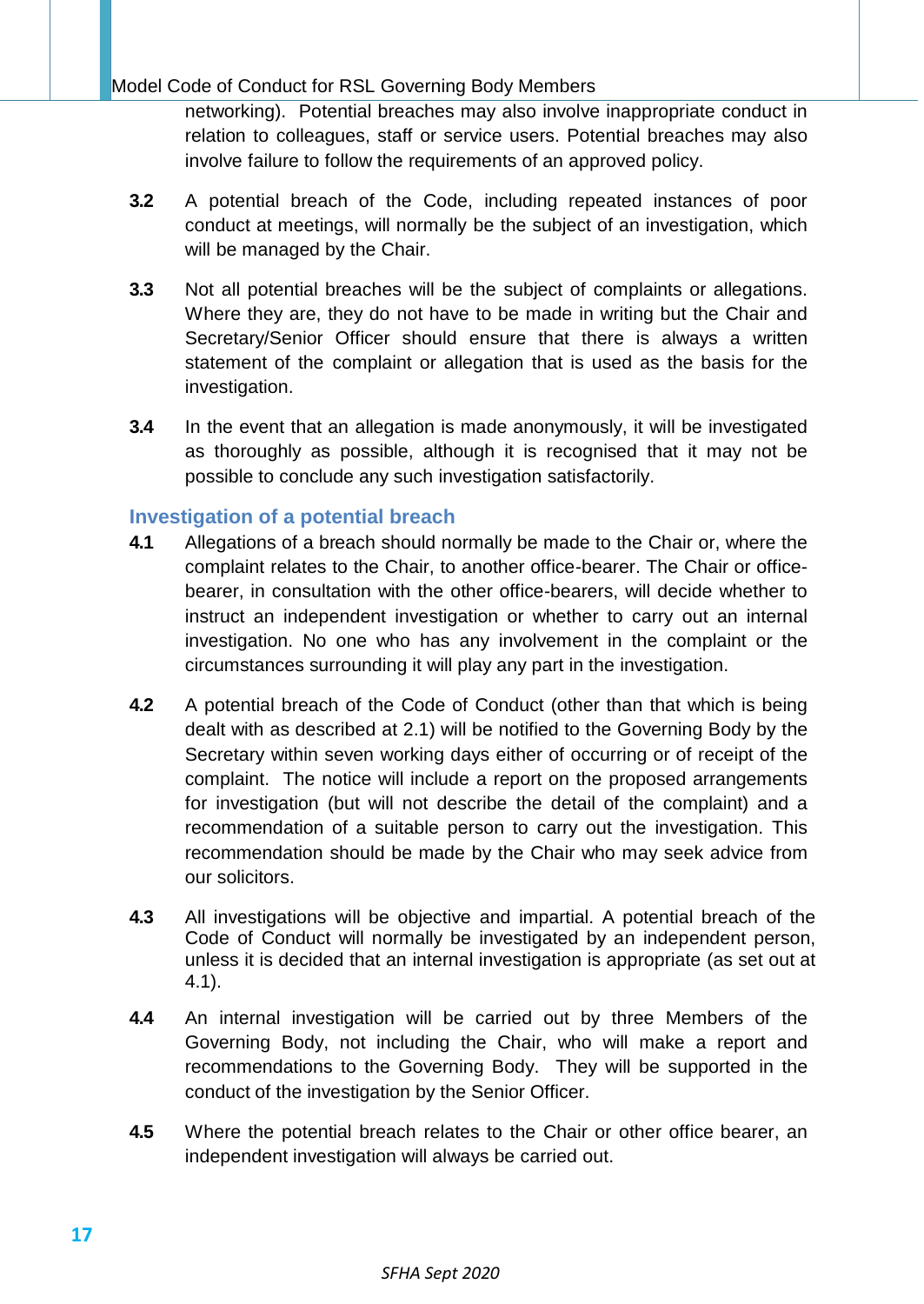Model Code of Conduct for RSL Governing Body Members

- **4.6** An independent investigation will normally be overseen by the Chair and one other office bearer, with support from the Senior Officer. In the event that the alleged breach relates to the Chair, one of the other office-bearers will act to fulfil the responsibilities ascribed to the Chair
- **4.7** The Chair and other office-bearer, with any support they feel necessary, will brief the agreed advisor/investigator and then consider their recommendations at the end of the investigation, before reporting to the Governing Body. Yorkhill Housing Association should always provide the investigator with a written brief that sets out the nature of the complaint and of the investigation to be carried out, as well as a timescale for completion and reporting. The brief may refer to any action previously taken that is relevant. Investigations should not usually take more than six weeks to conclude. The advisor/investigator will normally present their report to the Governing Body.
- **4.8** Any investigation of a potential breach should be notified to the individual concerned within seven days of the decision to investigate. The Governing Body Member must be notified in writing of the nature of the complaint and the arrangements proposed for investigation.
- **4.9** The Governing Body Member whose conduct is being investigated will not be party to any of the discussions relating to the investigation. Any Governing Body Member who is the subject of a complaint is expected to co-operate with any investigation carried out. The Governing Body should agree to grant leave of absence to a member who is the subject of a complaint whilst an investigation is carried out.
- **4.10** A meeting of the Governing Body will be held to consider the report and recommendations from the investigation and to determine what action should be taken against any individual who is found to have been in breach of the Code.
- **4.11** The Governing Body will report the findings of the investigation and the proposed action to the member concerned within seven days of the meeting at which the report of the investigation was considered.
- **4.12** Where, following an investigation, it is concluded that a serious breach has occurred, the Governing Body may require the member to stand down from their position in accordance with the Rules.
- **4.13** If the Governing Body proposes to remove a member, following investigation, the member will have the right to address the full Governing Body before their decision is taken at a special meeting called for that purpose. Any such decision must be approved by a majority $9$  of the